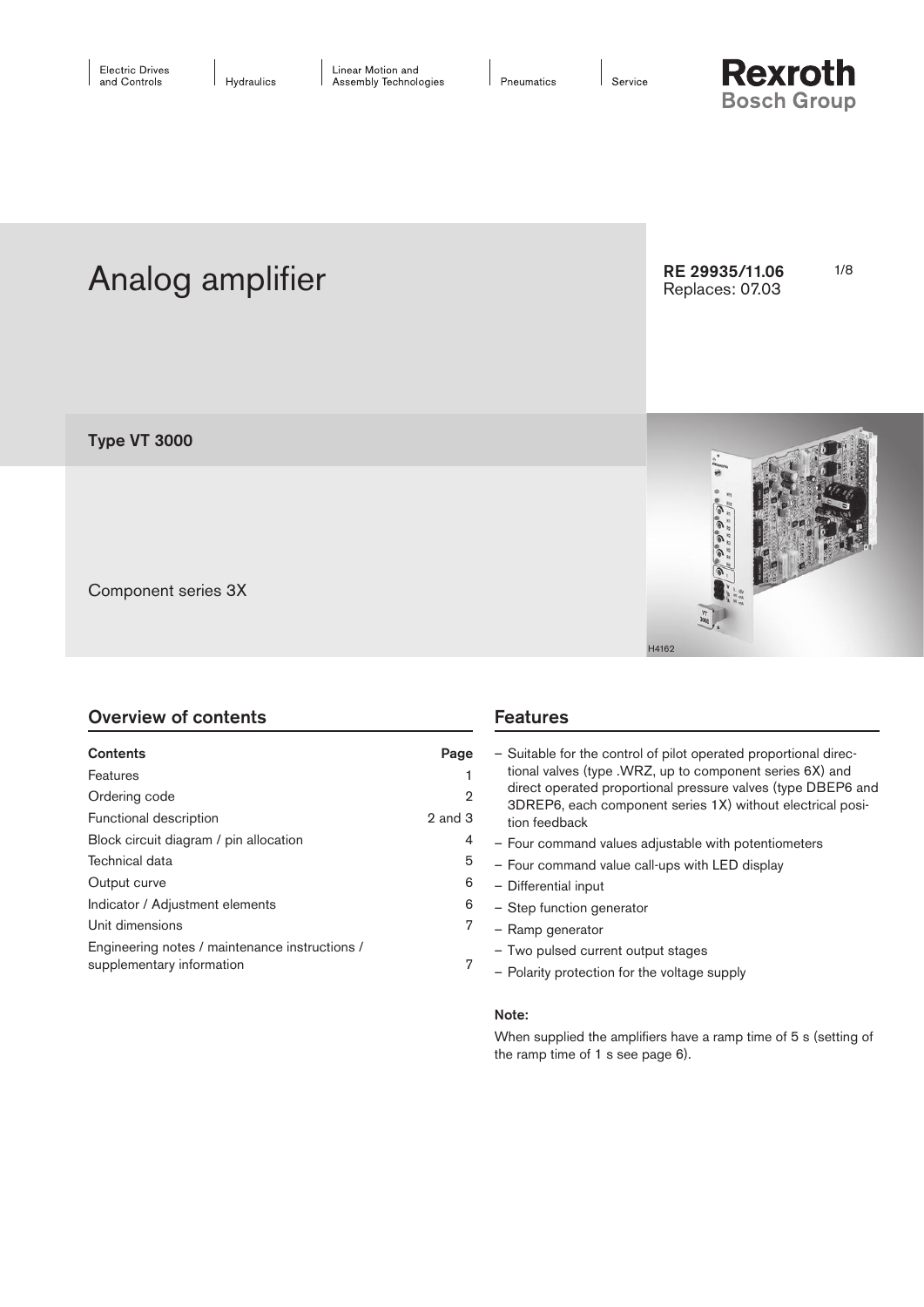### Ordering code



Compact power pack 115/230 VAC  $\rightarrow$  24 VDC, 108 W

# Functional description

With the command value inputs 1 to 4 command values can be called up [1] by operating the corresponding relays (K1 to K4). The command value voltage is either given directly through the controlled voltages ±9 V of the power supply [10] or via an external command value potentiometer. For this inputs  $\pm$ 9 V  $\triangleq$   $\pm$ 100 % <sup>1)</sup> is valid. If these four command value inputs are directly connected to the controlled voltages ±9 V four different command values can be set at the potentiometers "R1" to "R4". When using external command value potentiometers at these inputs the internal potentiometers also function as weakeners or limiters when these are not set to maximum.

#### External command value potentiometer



Which command value is momentarily called up is indicated by the LEDs "H1" to "H4". If more than one command value is called up simultaneously the input with the highest number has priority. Example: If command value 1 and command value 3 are activated simultaneously the command value 3 becomes effective.

A further output of the card provides a supply voltage for the command value call-ups which can be switched over from  $+9$  V to  $-9$  V with the relay K6<sup>1)</sup>.

All relays on the card are switched with 24 VDC (smoothed).

Additionally, the direct command value input 5 is available for the input voltage 0 to  $\pm$ 6 V. Valid is  $\pm$ 6 V  $\triangleq$   $\pm$  100 % <sup>1)</sup>.

The command value input 6 is a differential input (0 to  $\pm$ 10 V). If the command value is presented by a separate electronics with a different reference potential this input must be used. When switching on or off the command value it must be taken care that both signal lines are either separated from or connected to the input.

All command values are summated with the correct value and sign before they are connected further [3].

The added ramp generator [4] produces a ramp-like output signal from the jump-like given input signal. The time constant can be set with the potentiometers  $*1$ " to  $*15$ ". The ramp time given refers to a command value jump of 100 % and can be, according to the setting through the selection via jumpers (J5, J6), approximately 1 s or 5 s. If a command value jump smaller than 100 % is switched to the input of the ramp generator the ramp time shortens appropriately.

 $1$  = Reference potential for the command values 1 to 5 is M0 (measuring zero)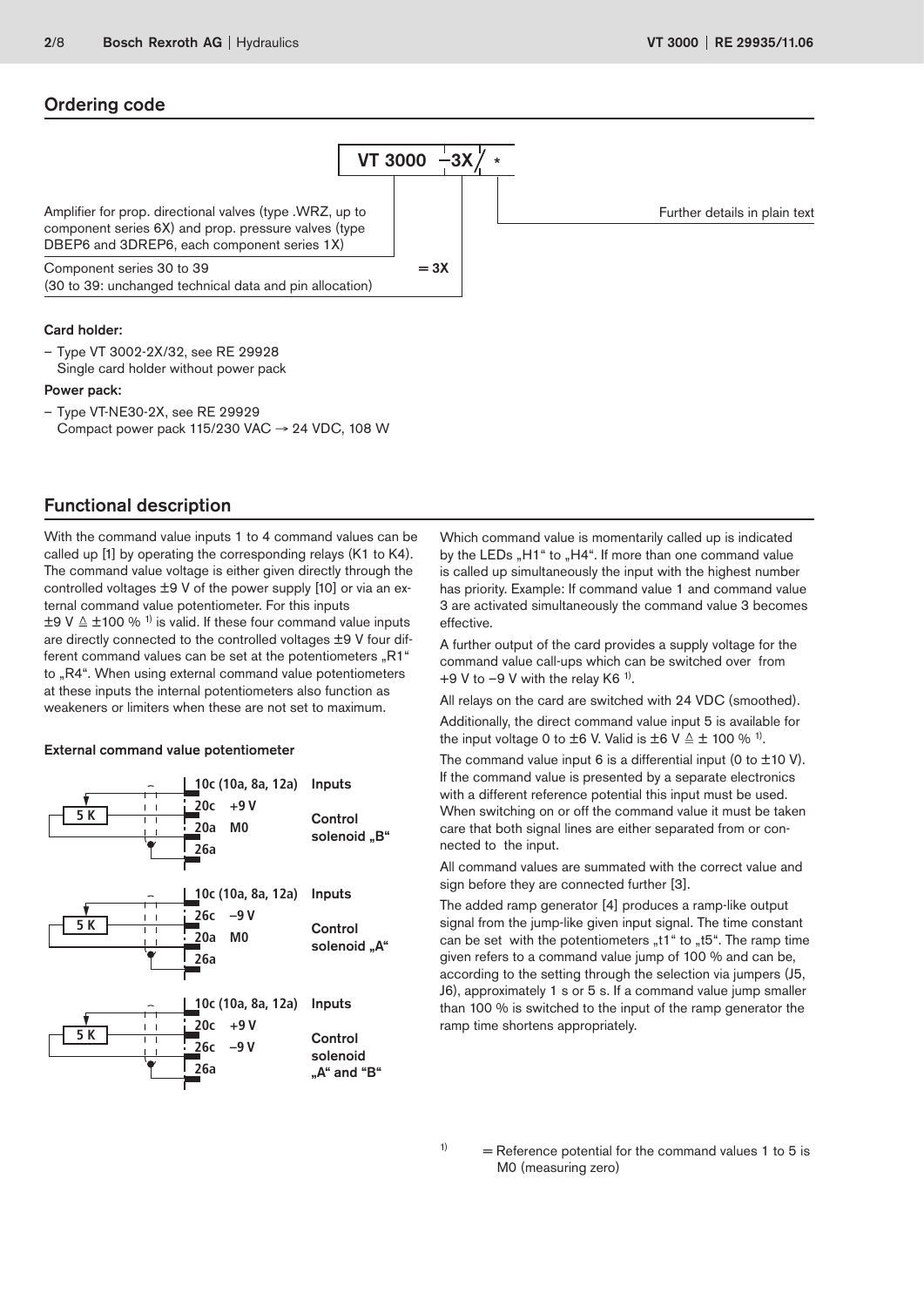## Functional Description

#### External time potentiometer and ramp "Off"



#### Note:

When using an external time potentiometer the internal potentiometer for the ramp time must be set at maximum. The maximum ramp time decreases because the resistance of the external potentiometer is connected parallel to the internal potentiometer (approx. 500 kΩ)!

By switching the relay K5 or through an external bridge the ramp time is set to its minimum value (approx. 30 ms).

The output signal of the ramp generator [4] runs parallel to the summator [6] and the step function generator [5]. On command values  $> \pm 1$  % the step function generator produces a polarity-dependent constant step signal with the command value voltages which is added to the output signal of the ramp generator. This step function causes the rapid travelling across the overlapping area of the valve spool.

The output signal of the summator [6] is the command current value and is led to the two current output stages [7] and to the test point "w" on the front plate of the card. A voltage of  $+6$  V at the command value test point corresponds to a command value of  $+100 \%$ .

A positive command value signal at the input of the amplifier controls the output stage for solenoid "B", a negative command value signal the output stage for solenoid "A". If the command value signal is smaller than  $\pm 1$  % (step function still ineffective) a pilot current of 20 mA flows through both solenoids. The actual values of the currents through the two solenoids can be measured separately at the test points "I<sub>A</sub>" (solenoid " $A^{\prime\prime}$ ) and " $I_B$ " (solenoid " $B^{\prime\prime}$ ). Here a current of 800 mA corresponds to a voltage of 800 mV.

LED "H11" lights up when the system is powered up.

LED "H12" ("Ready for operation") lights up to indicate trouble-free operation as long as:

– the internal power supply (±9 V) is functioning properly – there is no short-circuit in the solenoid lines

In the event of a fault, both output stages are immediately deenergized and the signal "Ready for operation" is cancelled. Once the fault has been cleared, the amplifier card is immediately operable and LED "H12" lights up again.

 $[ ]$  = Allocation in block circuit diagram page 4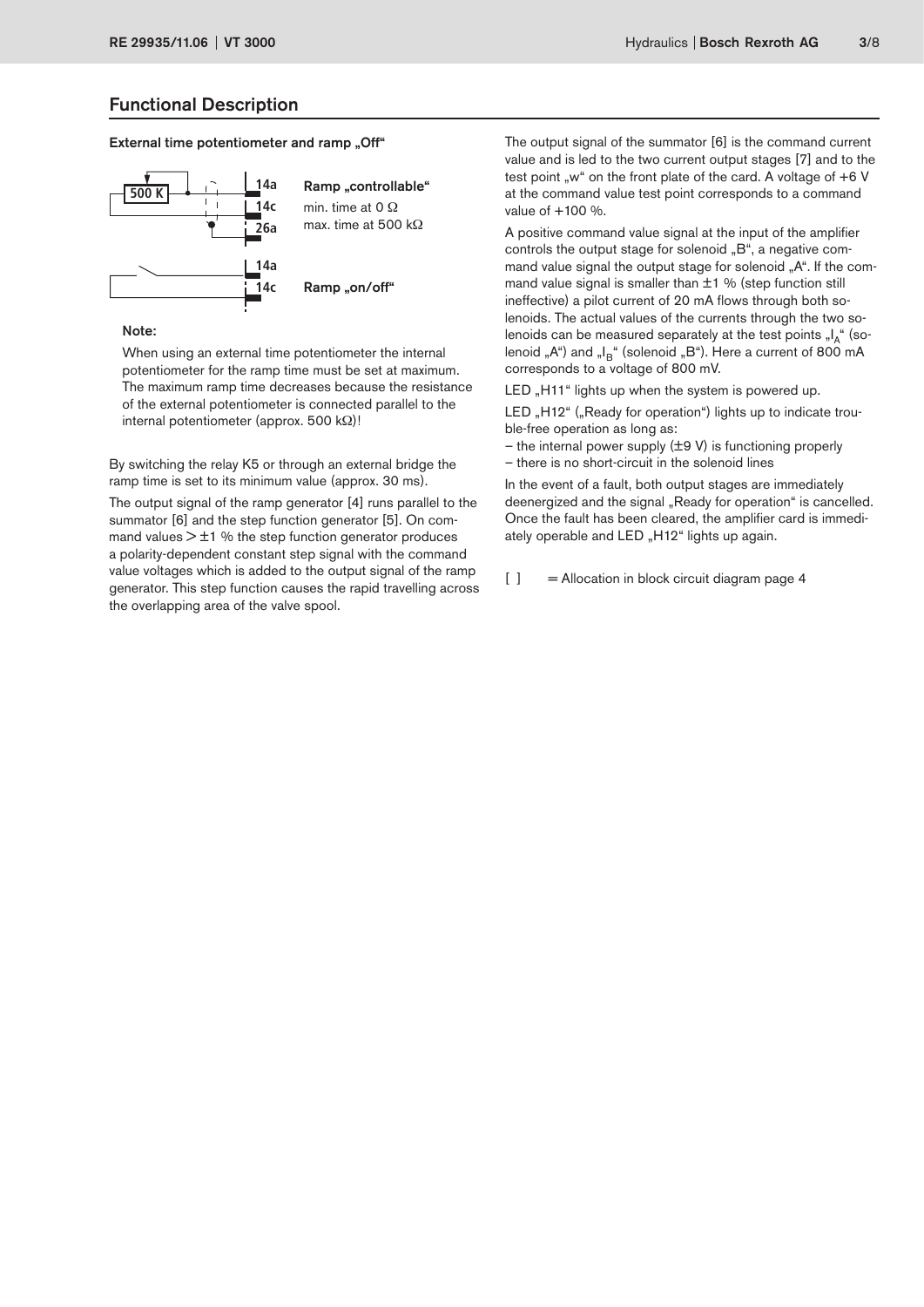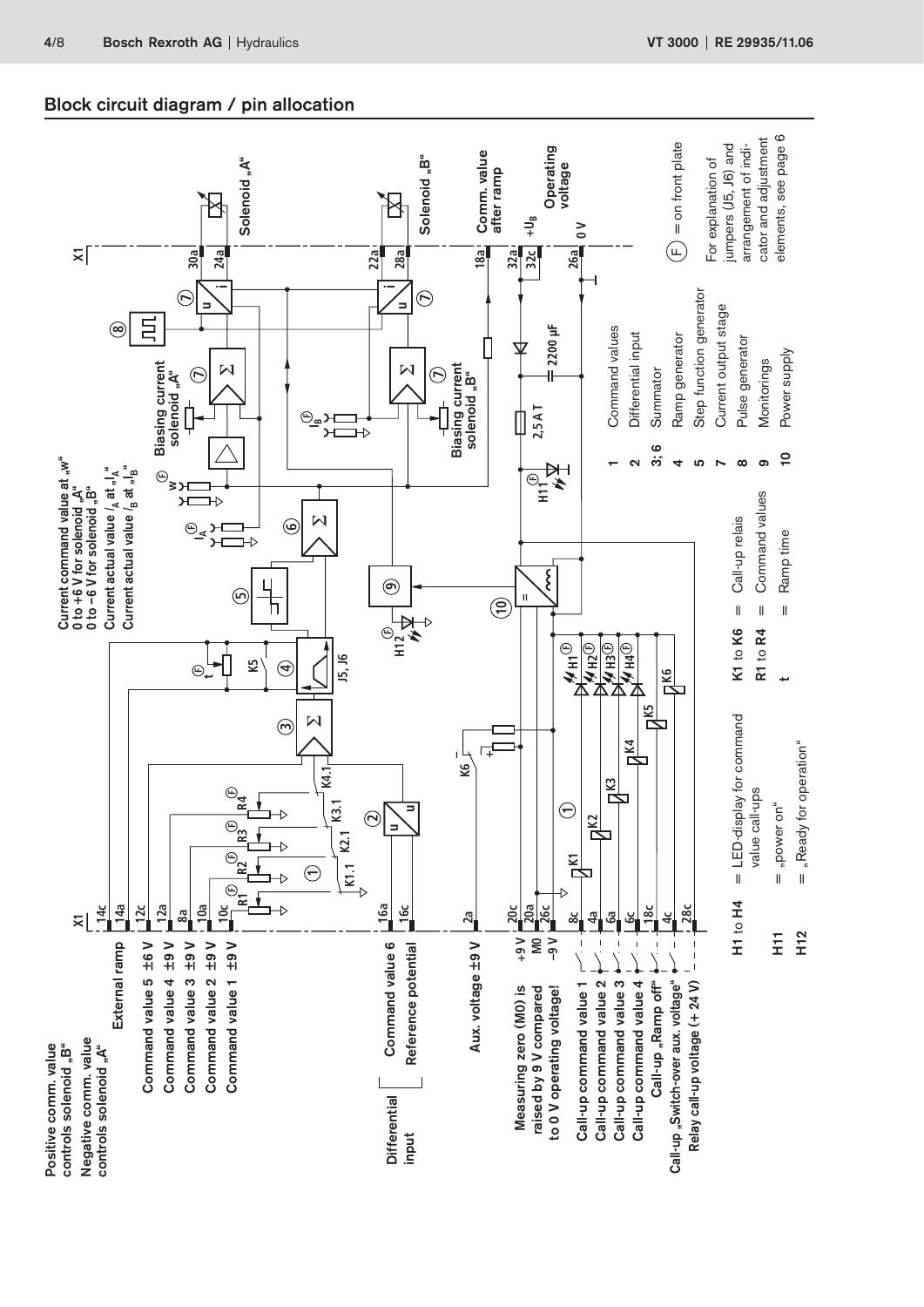# Technical data (For application outside these parameters please consult us!)

| Operating voltage 1)<br>$U_{\rm B}$                         |                                | 24 VDC +60 % -5 %                        |  |
|-------------------------------------------------------------|--------------------------------|------------------------------------------|--|
| Operating range:                                            |                                |                                          |  |
| - Upper limit value                                         | $u_{\rm B}$ (t) <sub>max</sub> | 39 V                                     |  |
| - Lower limit value                                         | $u_{\rm B}(t)_{\rm min}$       | 22 V                                     |  |
| Power consumption                                           | $P_{\rm S}$                    | $<$ 50 VA                                |  |
| Current consumption                                         |                                | $<$ 1 A (with loading current)           |  |
| Fuse                                                        | $I_{\rm S}$                    | 2.5 A slow                               |  |
| Inputs:                                                     |                                |                                          |  |
| - Command values 1 to 4                                     | $U_{\rm e}$                    | ±9 V (reference potential is M0)         |  |
| - Command value 5<br>$U_{\rm e}$                            |                                | ±6 V (reference potential is M0)         |  |
| - Command value 6 (differential input)                      | $U_{\rm e}$                    | 0 to ±10 V; $R_e = 100 \text{ k}\Omega$  |  |
| Ramp time (setting range)                                   | t                              | 30 ms to approx. 1 s or 5 s              |  |
| Outputs:                                                    |                                |                                          |  |
| - Output stage                                              |                                |                                          |  |
| • Solenoid current/resistance                               | $I_{\text{max}}$               | 800 mA; $R_{(20)} = 19.5 \Omega$         |  |
| • Biasing current                                           | $I_{\rm V}$                    | 20 mA ±25 %                              |  |
| • Pulse frequency                                           | f                              | 170 Hz ±10 %                             |  |
| - Regulated voltage                                         | U                              | ±9 V ±1 %; ±25 mA externally loadable    |  |
| - Measuring sockets                                         |                                |                                          |  |
| • Current command value "w"                                 | U                              | $\pm 6$ V; $R_i = 5$ k $\Omega$          |  |
| • Current actual value "I <sub>A</sub> "; "I <sub>B</sub> " | $U_{\rm A}$ ; $U_{\rm B}$      | 0 to 800 mV equivalent 0 to 800 mA       |  |
| Relay data:                                                 |                                |                                          |  |
| - Nominal voltage                                           | U                              | operating voltage $U_{\rm B}$            |  |
| - Threshold voltage                                         | U                              | 16.8 V                                   |  |
| - Return voltage                                            | U                              | 2.4V                                     |  |
| - Coil resistance                                           | R                              | $2150 \Omega$                            |  |
| Type of connection                                          |                                | 32-pin terminal strip, DIN 41612, form D |  |
| Card dimensions                                             |                                | Euro-card 100 x 160 mm, DIN 41494        |  |
| Front plate dimensions                                      |                                |                                          |  |
| - Height                                                    |                                | 3 HE (128.4 mm)                          |  |
| - Width soldering side                                      |                                | 1 TE (5.08 mm)                           |  |
| - Width component side                                      |                                | 7 TE                                     |  |
| Permissible operating temperature range                     | $\vartheta$                    | 0 to 50 °C                               |  |
| Storage temperature range                                   | $\vartheta$                    | $-25$ to 85 °C                           |  |
| Weight                                                      | m                              | 0.13 kg                                  |  |
|                                                             |                                |                                          |  |

<sup>1)</sup> To guarantee the max. solenoid current for the solenoid (19.5 Ω) in the complete solenoid temperature range the operating voltage must be at least 28 VDC!

### Note:

For details regarding environmental simulation test in the field of EMC (electromagnetic compatibility), climate and mechanical stress, see RE 30304-U (declaration on environmental compatibility).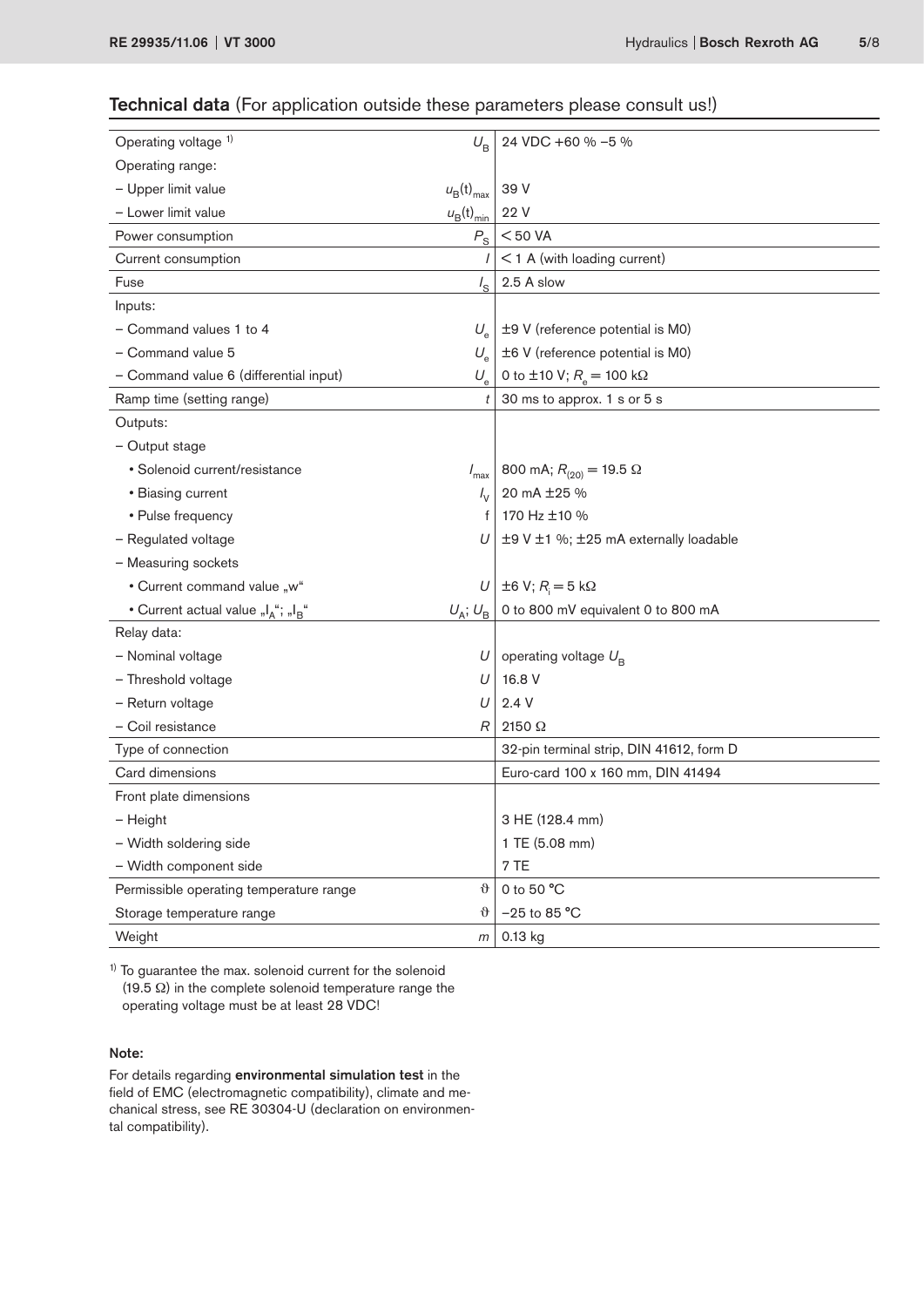# Output curve



# Indicator / Adjustment elements



## LED lamps:

- H1 Call-up command value 1
- H2 Call-up command value 2
- H3 Call-up command value 3
- H4 Call-up command value 4
- H11 Operating voltage "Power on" (yellow)
- H12 Indication "Ready for operation" (green)

#### Potentiometer:

- R1 Command value 1
- R2 Command value 2
- R3 Command value 3
- R4 Command value 4
- t1 Ramp time

#### Measuring sockets:

- w Command value solenoid current
- $\mathsf{I}_\mathsf{A}$ Actual current value solenoid "A"
- $I_{\mathsf{B}}$ Actual current value solenoid "B"

Meaning of the jumpers on the card for the settings Meaning of the jumpers on the card for the settings

| ramp time                | $ Jx $ = bridge                               | jumper plugged in |
|--------------------------|-----------------------------------------------|-------------------|
| $\bigcirc$ 5 s   J5   J6 | $Jx = open$                                   | Jumper open       |
| 1 s J5 J6                | $\bullet$ = delivery state delivery condition |                   |

Rampenzeit

# Note:

The loss of unused jumpers can be avoided by plugging these jumpers into only one pin.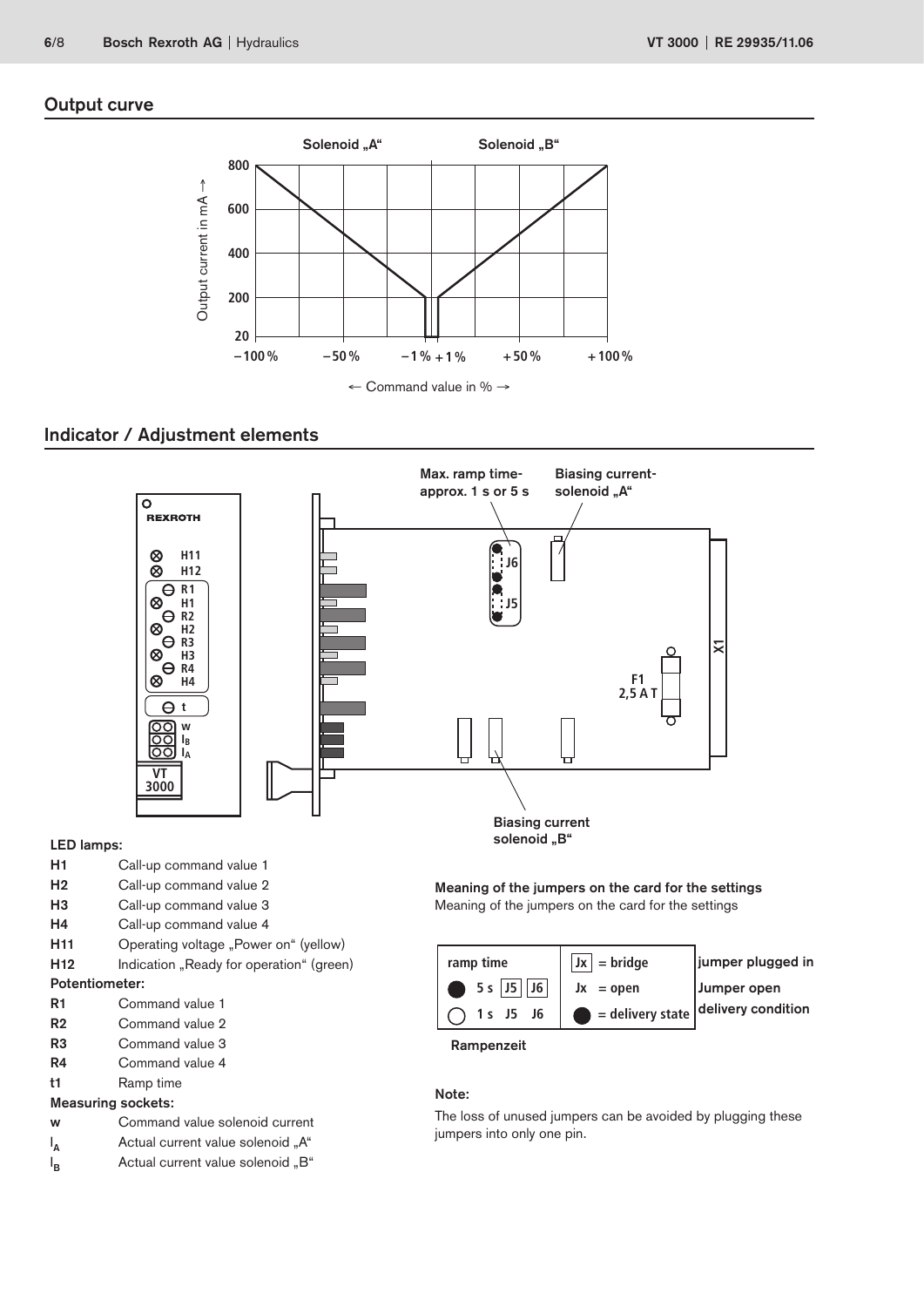### Unit dimensions (Dimensions in mm)



## Engineering notes / maintenance instructions / supplementary information

- The amplifier card may only be plugged in or unpluged when switched off!
- Do not use plugs with free wheel diodes or LED displays when connecting the solenoids!
- $-$  Only carry out measurements on the cards with instruments *R*<sub>i</sub> > 100 kΩ!
- Measuring zero (M0) is raised by +9 V compared to 0V operating voltage and is not potentially separated, i.e. –9 V controlled voltage is equivalent to 0V operating voltage. Therefore do not connect measuring zero (M0) to 0V operating voltage!
- When switching command values use relays with gold contacts (small voltages, small currents)!
- When switching card relays only use contacts with a loadability of approx. 40 V, 50 mA! When controlling externally the control voltage may have a maximum residual ripple of 10 %!
- Always screen command value lines; connect screen to 0 V operating voltage on the card side, other side remains open (danger of earth loops)!

Recommendation: Also screen solenoid lines! Use cable type LiYCY 1.5 mm<sup>2</sup> for solenoid lines of up to 50 m in length. For longer lengths please consult us!

- Minimum distance to arial lines, radio sources and radar equipment must be at least 1m!
- Do not lay solenoid and signal lines near power lines!
- Because of the loading current of the smoothing capacitor on the card pilot fuses must be slow!
- Note: When using the differential input both inputs must always be switched on or off simultaneously!